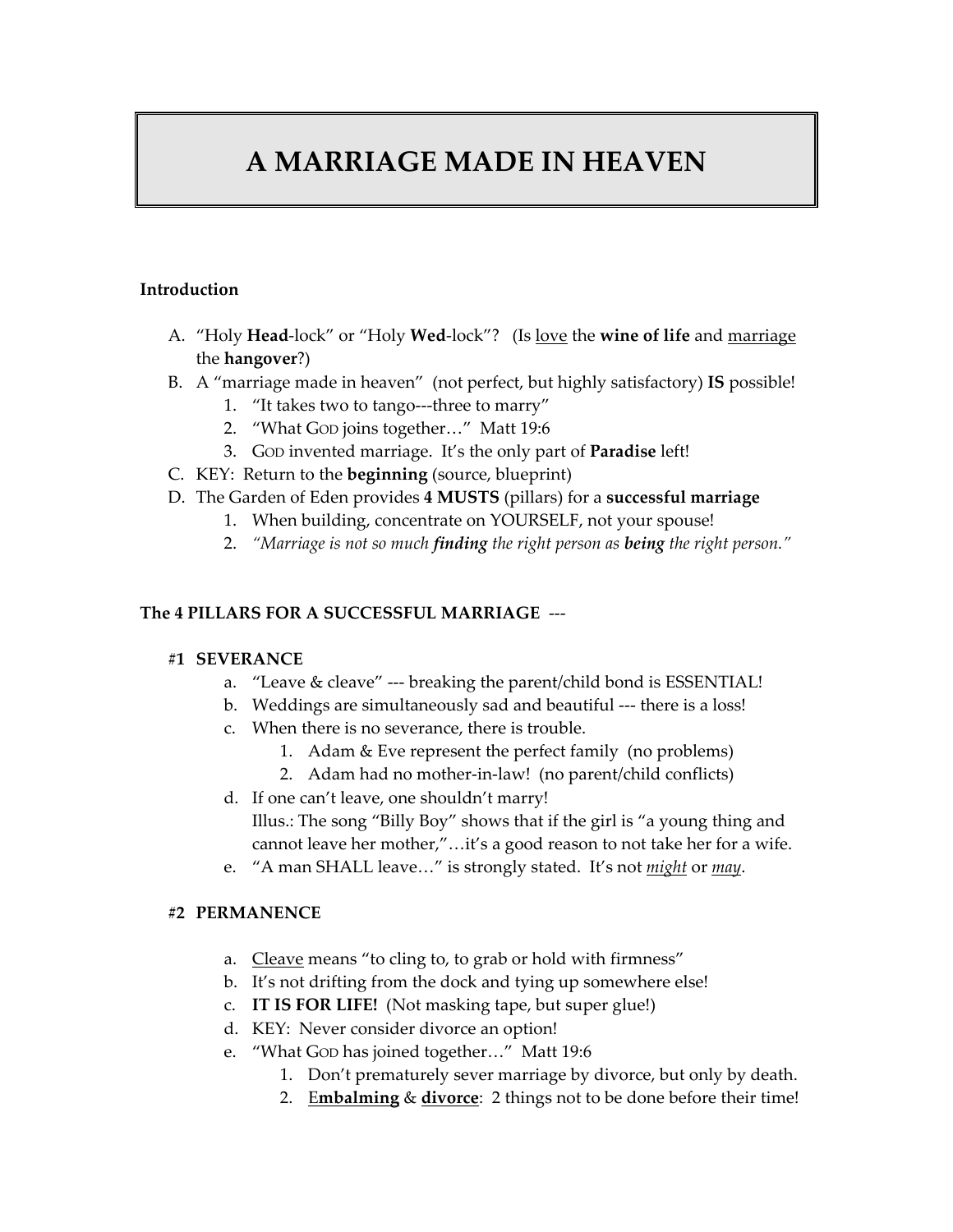- f. We must learn to live with and just accept some things like our bodies, the day of our death, and the people we have chosen to marry.
- g. **Choose your love and love your choice!**

#### **#3 UNITY**

- a. "Shall **become** one…" It's a PROCESS designed perfectly by GOD for us.
- b. *"Marriage is two becoming one and the whole time you are trying to figure out which one you are becoming!"*
- c. This is a growth process you work **toward.**
	- 1. It's not just liking the same things (though that helps)!
	- 2. It's more than just **uniformity.**
- d. There must be **surrender**, or it becomes **uniformity**, **not unity**! Illus.—Picture two cats with tails tied together thrown over a fence… is this union or unity???
- e. Unity involves the willingness to blend wills, YOURS with your MATE's!
	- 1. KEY: Look for mutual goals.
	- 2. *"Love is not so much looking into each other's eyes, but looking in the same direction!"*
	- 3. Only then will you become one!

THE GOAL: To grow closer to each other by molding each one's will to Gop's!

#### **#4 INTIMACY**

- a. They were "*both naked and not ashamed*."
	- 1. This is literal, but broader than physical.
	- 2. It means no emotional barriers ‐‐‐ no covering up.
	- 3. Be emotionally naked and open before each other…not afraid!
- b. It's tragic when one can't share his/her life with the other.
	- 1. KEY: **Meaningful self‐disclosure**!
	- 2. This requires some T.V. --- Transparent Vulnerability!
- c. Being totally open with each other's faults, knowing you are still loved anyway, and trusting this information will not be misused, then you will truly discover a **MARRIAGE MADE IN HEAVEN!**

**CONCLUSION:** 

## **THESE ARE GOD's PRINCIPLES ‐‐‐ THEY WILL WORK TO BLESS US** IF WE WILL WORK TO USE THEM!!!